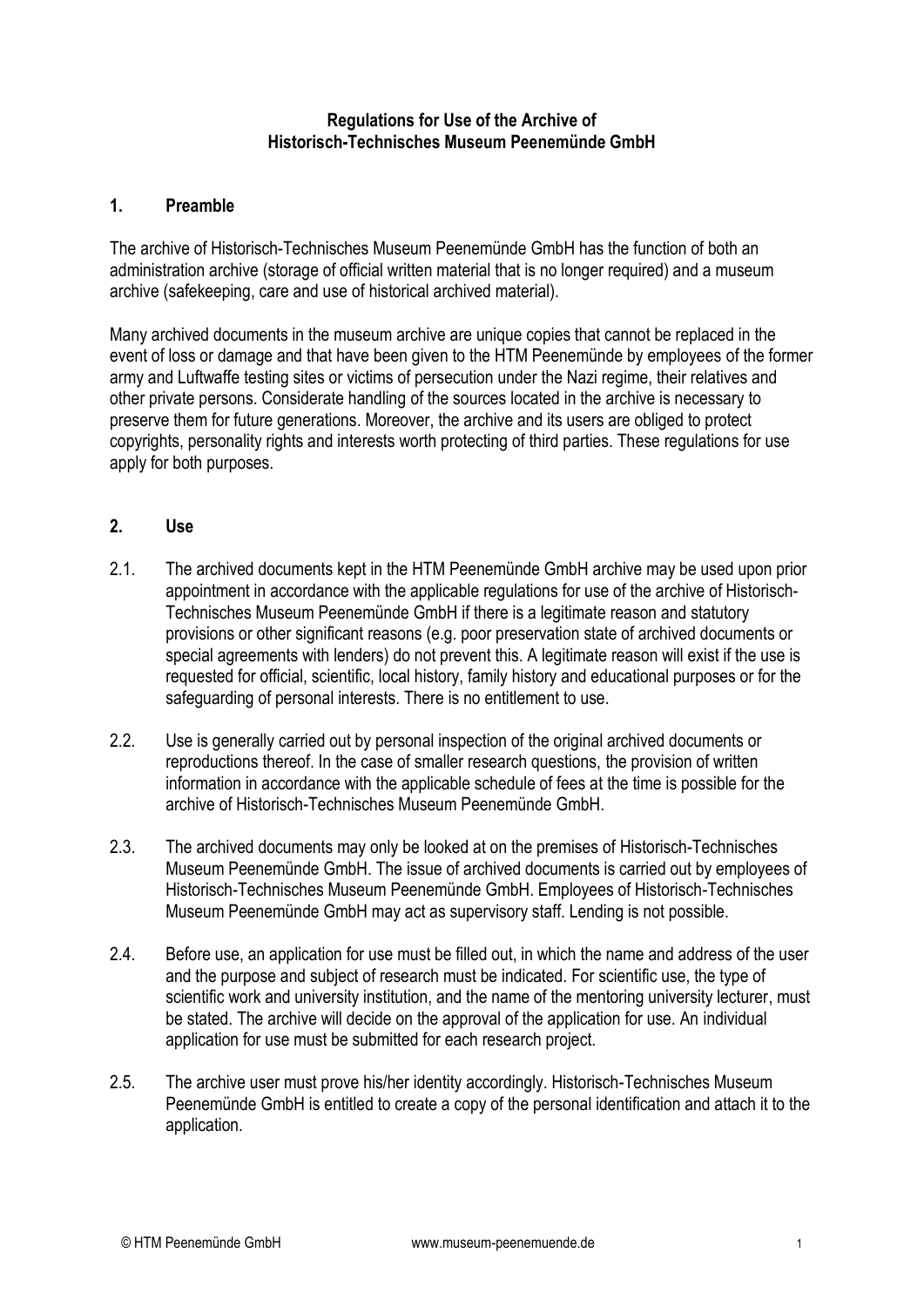- 2.6. For the use of the archive, the conditions and terms of protection of the archiving law for the state of Mecklenburg-Vorpommern (Landesarchivgesetz – LArchivG M-V) from 7 July 1997, and the last change taken into account from 20 July 2006 and the data protection provisions of the law on the protection of citizens in the processing of their details (Landesdatenschutzgesetz – DSG M-V) from 28 March 2002, apply. By signing the application for use, the user undertakes to protect the existing copyrights, personality rights and other legitimate interests of third parties. The user must hold itself responsible for any violations suffered by the entitled parties.
- 2.7. Authorisation for use may be linked with conditions and requirements, e.g. to treat certain information confidentially or anonymise names.
- 2.8. Authorisation for use may be limited or denied with good cause, apart from the reasons named in §9, Sect. 2 of the LarchivG M-V from 7 July 1997, especially if
	- 1. during previous use of archived documents, serious violations of the regulations for archive use or other relevant provisions of HTM Peenemünde GmbH, the municipality of Peenemünde or the State of Mecklenburg-Vorpommern were committed,
	- 2. the state of order of the archived material does not permit use,
	- 3. archived material is not available for official reasons or because of official or other use at the same time,
	- 4. the purpose of the archive use can be sufficiently fulfilled otherwise, in particular by viewing printed works or reproductions,
	- 5. properly charged fees have not been paid.
- 2.9. Authorisation for use may be revoked or retrospectively subjected to conditions, if
	- 1. the details in the application for use are not or no longer correct,
	- 2. reasons become known that would have led to the use being denied,
	- 3. the user has repeatedly or seriously violated the archive use regulations,
	- 4. conditions of use or requirements have not been adhered to, or copyrights, personality rights or other interests worth protecting of third parties have not been observed.

# **2. Handling of archived material**

- 2.1. Archived material is to be handled with the greatest care. In particular, it is forbidden to change the state of order and sequence of the pages in the archive unit, remove individual parts, write in the archived documents, erase existing notes or do anything else that changes the condition of the archived material. When looking at photograph extracts, the archive gloves provided are to be used.
- 2.2. Eating and drinking is not permitted while using the archived documents.
- 2.3. Users are prohibited from photographing, scanning or copying archived goods without prior permission from HTM Peenemünde GmbH.
- 2.4. Improper handling, damage or changes of/to the archived documents may lead to authorisation for use being removed. The user is liable for any damage he/she causes to the archived material.